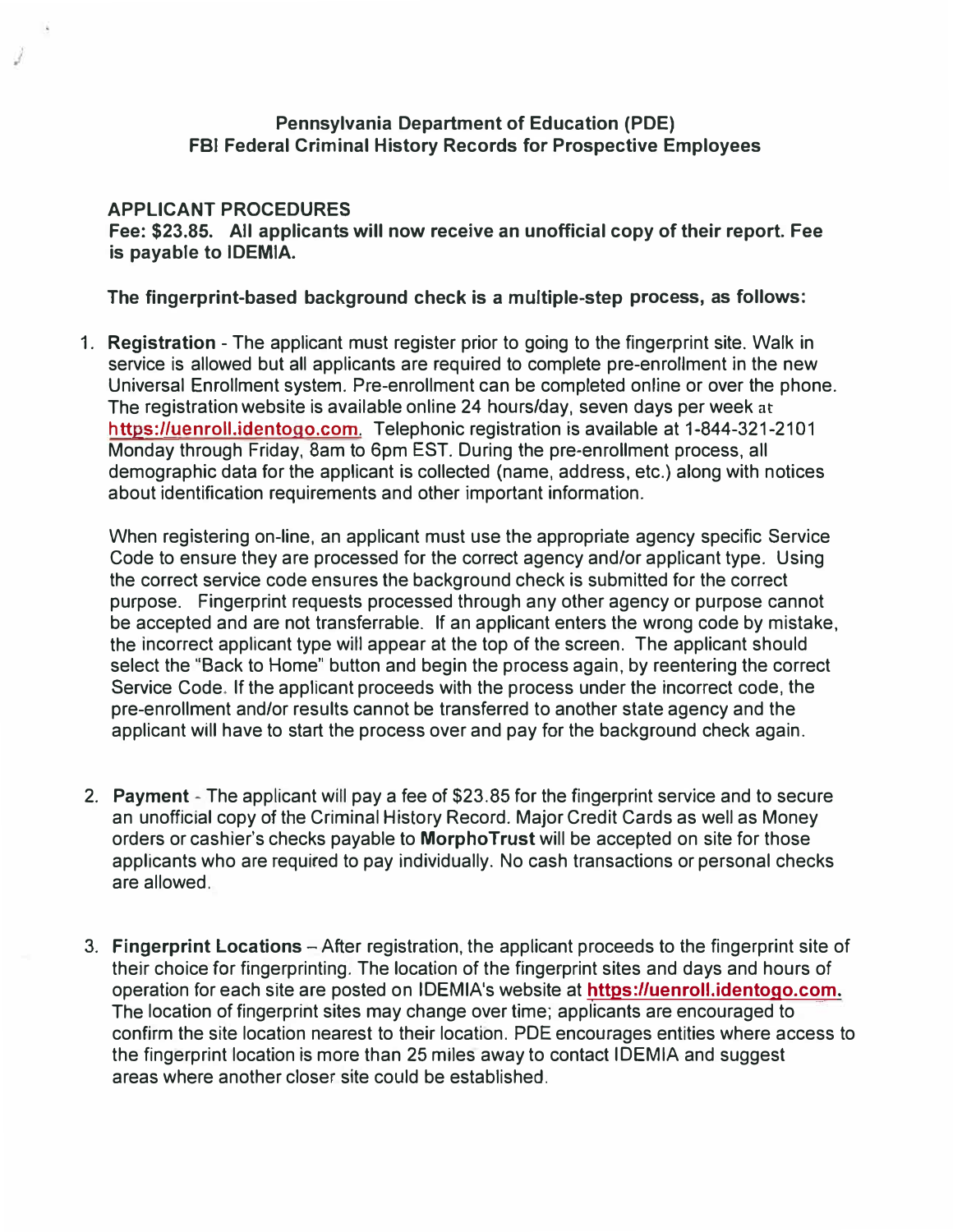4. **Fingerprinting** - At the fingerprint site the Enrollment Agents (EA) manages the fingerprint collection process. The fingerprint transaction begins when the EA reviews the applicant's qualified State or Federal photo ID before processing the applicant's transaction. A list of approved ID type may be found on the IDEMIA website at **https://uenroll.identogo.com** . Applicants will not be processed if they cannot produce an acceptable photo ID. After the identity of the applicant has been established, all ten fingers are scanned to complete the process. The entire fingerprint capture process should take no more than three to five minutes.

/

5. **Report Access** - For the public or private school or higher education institution to access the official report via the electronic system, applicants must present their **UEID** to the hiring entity (as shown on the receipt provided after fingerprint capture). This process allows an applicant to provide multiple potential employers with their **UEID,** as the report is linked to the UEID number and not assigned to a specific school. If an applicant has lost their receipt or needs to confirm UEID, the applicant may visit the UEP website (https://uenroll.identogo.com/) and simply check status of their file by providing alternate personal information. Applicants will enter their personal information after clicking in the lower portion of that screen to obtain their receipt with the UEID.

Applicants will receive an unofficial copy of their report. However, the school is **required to review the official CHRI online** and print a file copy of the CHRI if the applicant is hired by the school or their contractor, or if the applicant is approved for student teaching.